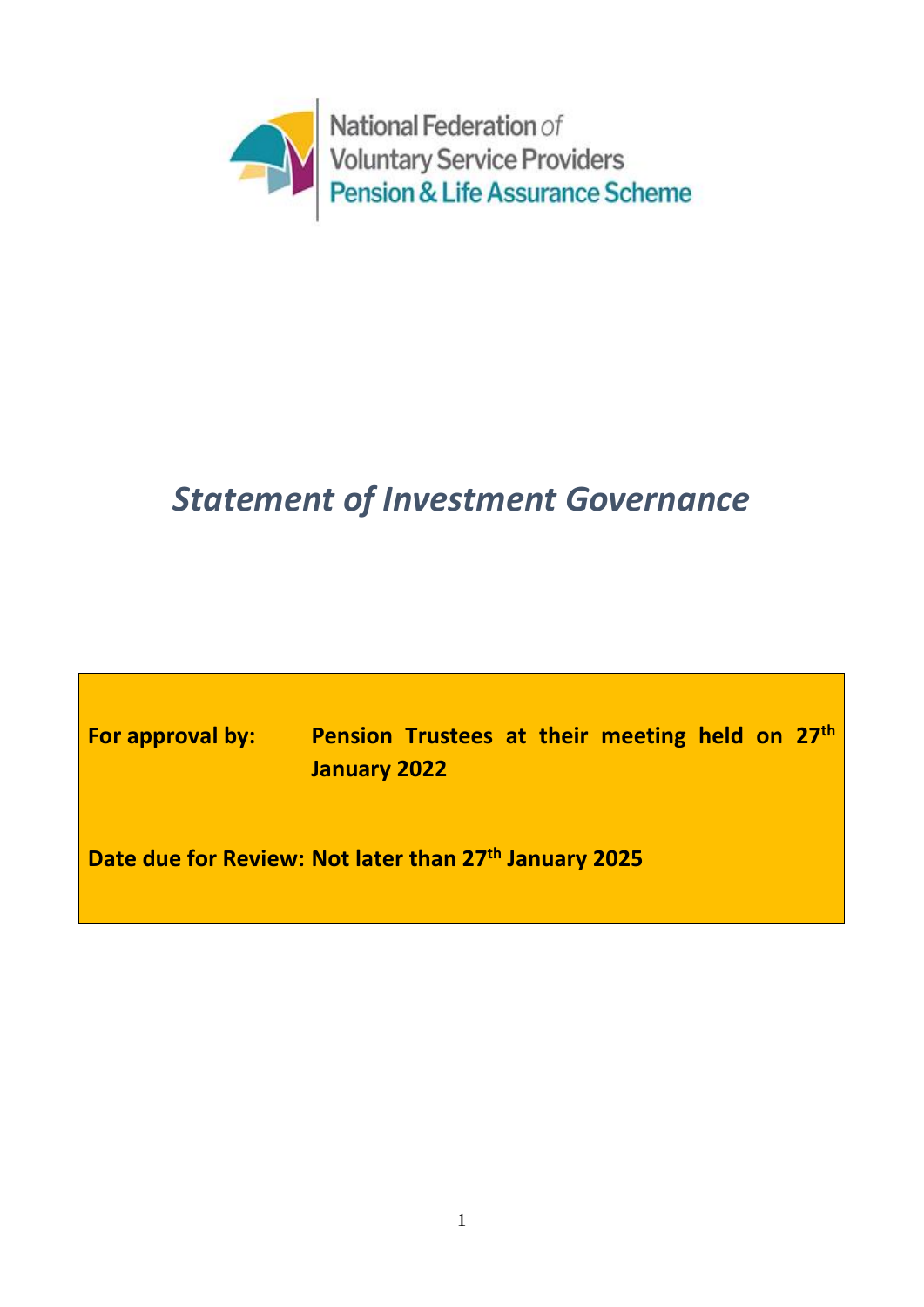

National Federation of **Voluntary Service Providers Pension & Life Assurance Scheme** 

### **Introduction:**

The purpose of this document is to outline the governance process whereby the investment objectives and strategy of the Scheme are decided and implemented. This Statement of Investment Governance will be reviewed every three years or sooner if deemed appropriate. The key components of the objectives and strategy will be incorporated into any critical review or market review that the Trustees undertake.

ln framing the policy the Trustees will take account of:

- **a)** The membership of the scheme and the needs of different members.
- **b)** The nature of the Scheme as a defined contribution scheme.
- **c)** The key role that the default strategy will take.
- **d)** The need to offer the Scheme members a range of suitable funds with different attitudes to risk.
- **e)** The need to ensure ongoing oversight and review of the investment managers and funds.
- **f)** The investment managers credentials regarding sustainable investment.
- **g)** The need to engage with members and to assist them in understanding investment funds, attitude to risk, investment volatility and the charges that apply to the different fund choices.

#### **Scheme Members:**

With over 5,000 members spread across 24 participating employers, it is recognised that there will be a wide range of members at different stages of their pension journey, different size funds being accumulated and different attitudes to and knowledge of risk. In framing the investment objectives and strategy, the need to provide a range of funds covering most of the different risk categories (European Securities and Markets Authority **(**ESMA) risk rating of 1-7 or similar) will be considered and in particular, the default investment strategy where the majority of members pension funds will be invested.

### **Defined Contribution Scheme:**

As the Scheme operates on a defined contribution basis, investment performance will have a direct bearing on the eventual fund that each member will have accumulated by their retirement date. In recognition of this, the Trustees' objective is to offer members a range of funds with different risk ratings, which in turn will allow members who want to make an investment choice option to reflect their own attitude to risk. The Trustees will ensure that for each of the funds offered, the information in relation to the fund will be clearly understood by members in terms of:

- **a)** The objective of the fund.
- **b)** Its risk rating.
- **c)** Its target rate of return.
- **d)** Its Environmental, Social & Governance (ESG) designation.
- **e)** The Annual Management Charge (AMC).
- **f)** The Total Expense Ratio (TER).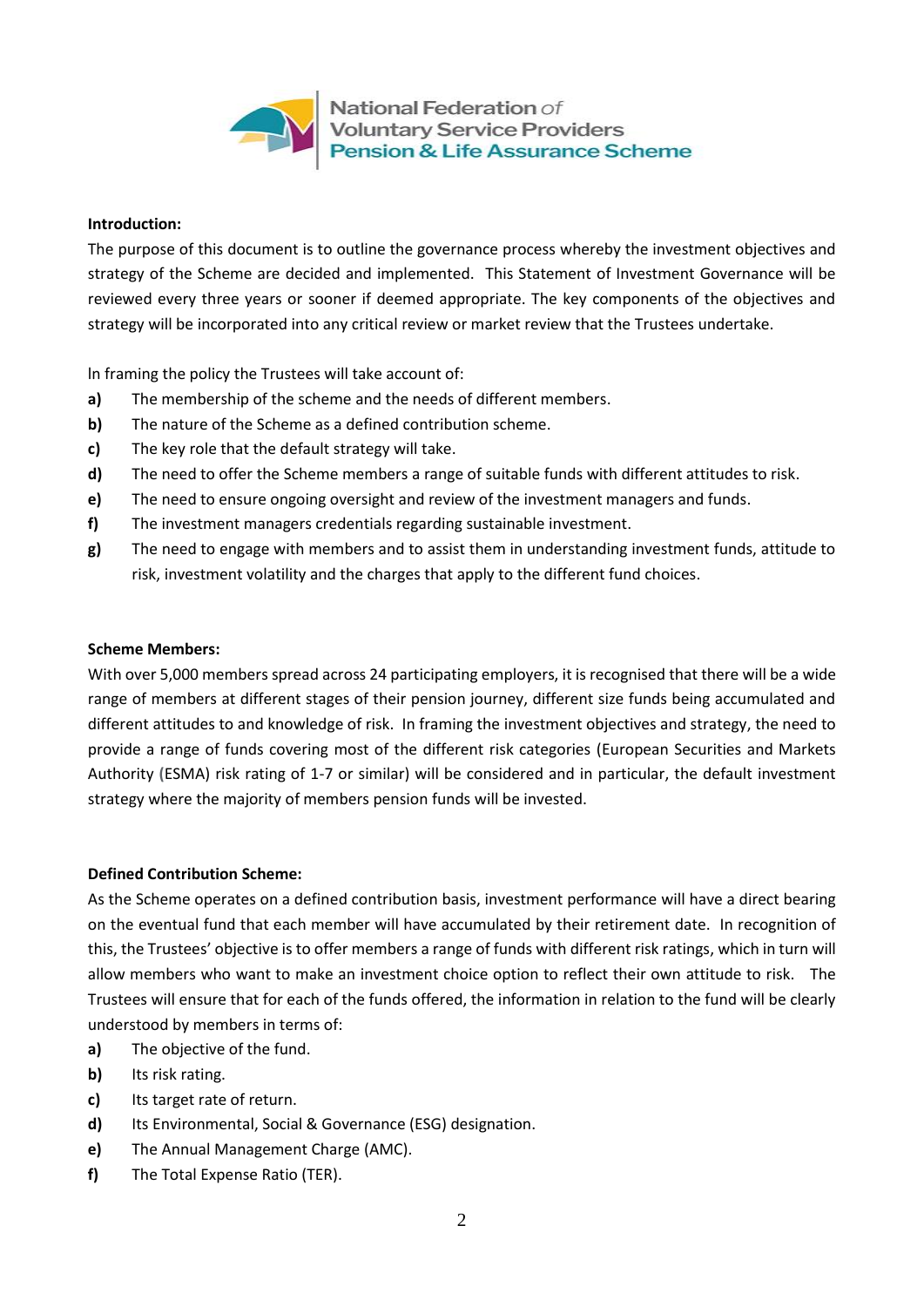#### **Default Strategy:**

The Trustees acknowledge that a significant majority of members will be invested in the default strategy, with over 95% of members so invested at the end of 2021. While the Trustees will continue to offer a range of funds to members and will strive through member engagement to make members aware of the choices that are available, the main objective will be to ensure that the default strategy meets the requirements of the Scheme members.

Because of the difficulty in engaging with members as they approach retirement to ensure that they are invested in funds that will match their likely benefits at retirement, a key objective of the Trustees is to adopt, where possible, a default strategy that will automatically switch members into funds that will match the way the member is likely to draw their benefits at retirement. This objective will be supported by a pro-active member engagement programme to ensure that the investment fund / benefit matching process is suitable for each member.

The suitability of the default strategy will be a key metric in assessing investment managers as part of the three-year critical review and any market review / RFP that is undertaken by the Trustees. The suitability of the default strategy and the automatic fund / benefit matching process was a key factor in the selection of Irish Life's Empower Personal Lifestyle Strategy as the default strategy for the National Federation of Voluntary Service Providers Pension Scheme from January 2022.

### **Investment Choice:**

The Trustees' objective is to offer Scheme members a choice of funds, ideally with one fund offering in each of the ESMA rating of 1-6 or similar risk ratings. In making this choice, the Trustees have decided not to offer a fund with a risk rating of 7 as they deemed this as unsuitable for the Scheme members.

A choice of 6 funds, in addition to the default strategy, is considered a suitable range by the Trustees in that if offers a wide choice of funds, without confusing the members by offering too many funds.

In selecting funds, the Trustees will try to ensure that the fund names and descriptions are easily understood by the Scheme members and that the target return for each fund is readily identifiable.

Any investment manager appointed will need to demonstrate that it takes ESG factors into consideration and the objective is that each fund offered will have, as far as is possible, Article 8 designation.

### **Oversight and Review:**

The Trustees will monitor the performance of each fund on a quarterly basis, review them on an annual basis and undertake a critical review every three years. If the Trustees consider it appropriate or necessary, the critical review may lead to a full market review / Request for Proposal (RFP).

The Trustees will take immediate action if warranted based on a fund or investment manager not meeting the expected performance / requirement of the Trustees. This could include significant underperformance versus an agreed benchmark or failing to maintain an agreed position regarding ESG investment.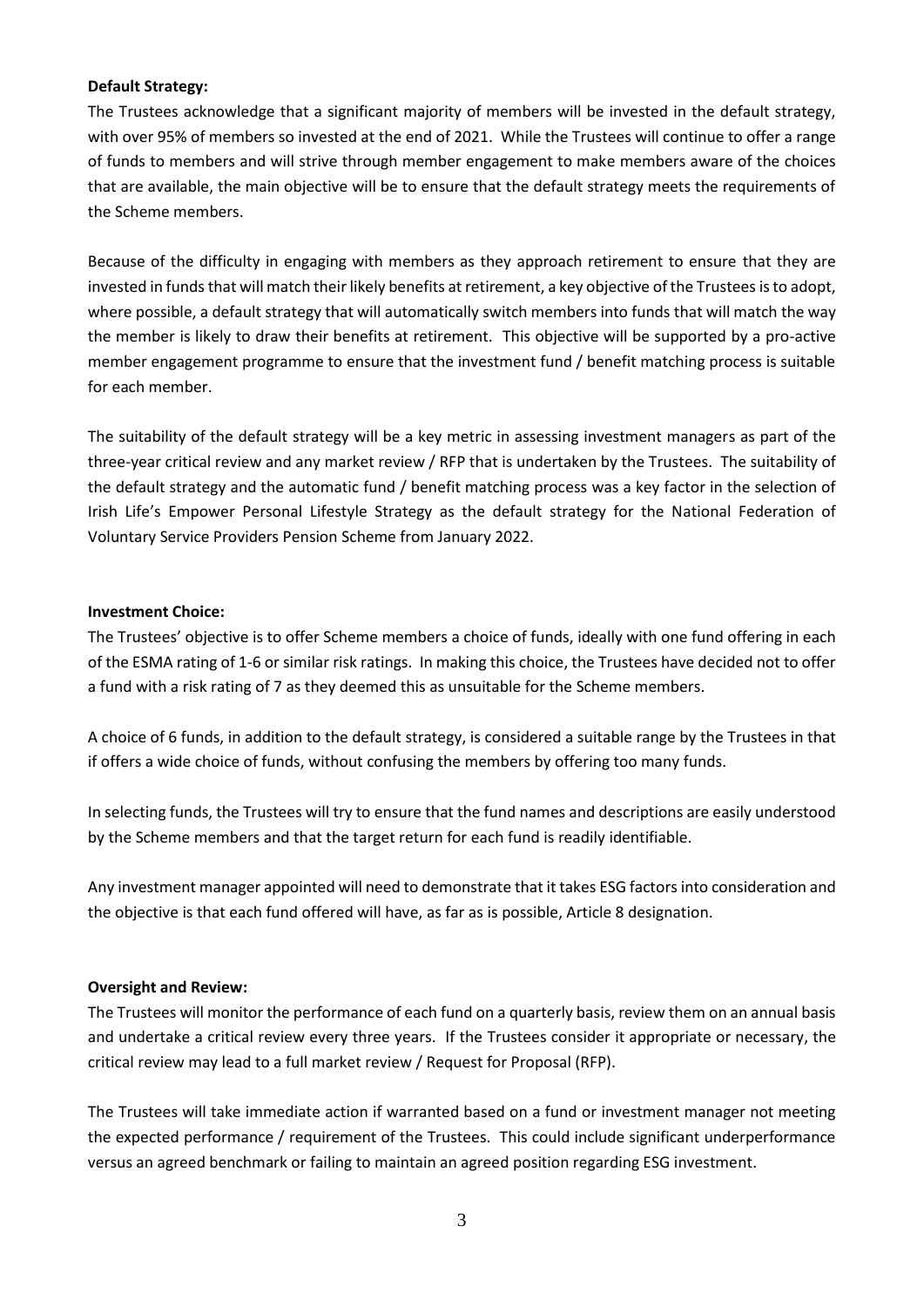The above oversight will be performed against agreed benchmarks.

## **Market Review / Request for Proposal (RFP):**

A full market review / RFP will be undertaken if considered warranted on completion of the critical review or in any event every five years. This review will follow the formal EU tender process as required based on the size of the Scheme's assets.

The investment requirements and the significance of investment and other aspects of the Scheme to be evaluated will be set out in the RFP as agreed by the Trustees at the time but, will reflect the objectives and strategy outlined in this document.

### **Sustainable Investment:**

The Trustees are conscious of the need to take account of sustainable investment issues as part of their investment objectives and strategy and will form part of the process for selecting investment managers and investment funds.

Investment managers will need to demonstrate how ESG factors are taken into consideration in terms of:

- **a)** Engagement with companies to encourage a more ESG focused approach.
- **b)** Pursuing a pro ESG voting strategy at formal shareholder meetings.
- **c)** Positive tilting in favour of "good" ESG companies.
- **d)** Screening out of companies with poor ESG records.

The Trustees will include a specific question in any RFP as follows:

*"ESG and sustainability issues and the incorporation of these considerations into the Scheme's investment options are particularly important to the Trustees. Tenderers should set out their ESG credentials / expertise, how they have incorporated ESG into their investment solutions, what further ESG related changes they intend to implement in the future. In particular, how ESG considerations are incorporated into the default strategy should be clearly set out".* 

### **Member Engagement:**

The Trustees' objective is to implement a member engagement policy to assist members in understanding pension fund investment. This will include explaining the different fund choices that have been made available, how the default strategy works and the different charges that apply to each of the funds.

The engagement programme will include booklets and information sheets, group presentations, webinars and videos, and individual engagement by the appointed Scheme advisors.

To enable members to fully understand the charges that apply to each fund, both the annual management charge (AMC) and the total expense ratio (TER) will be published in member communications.